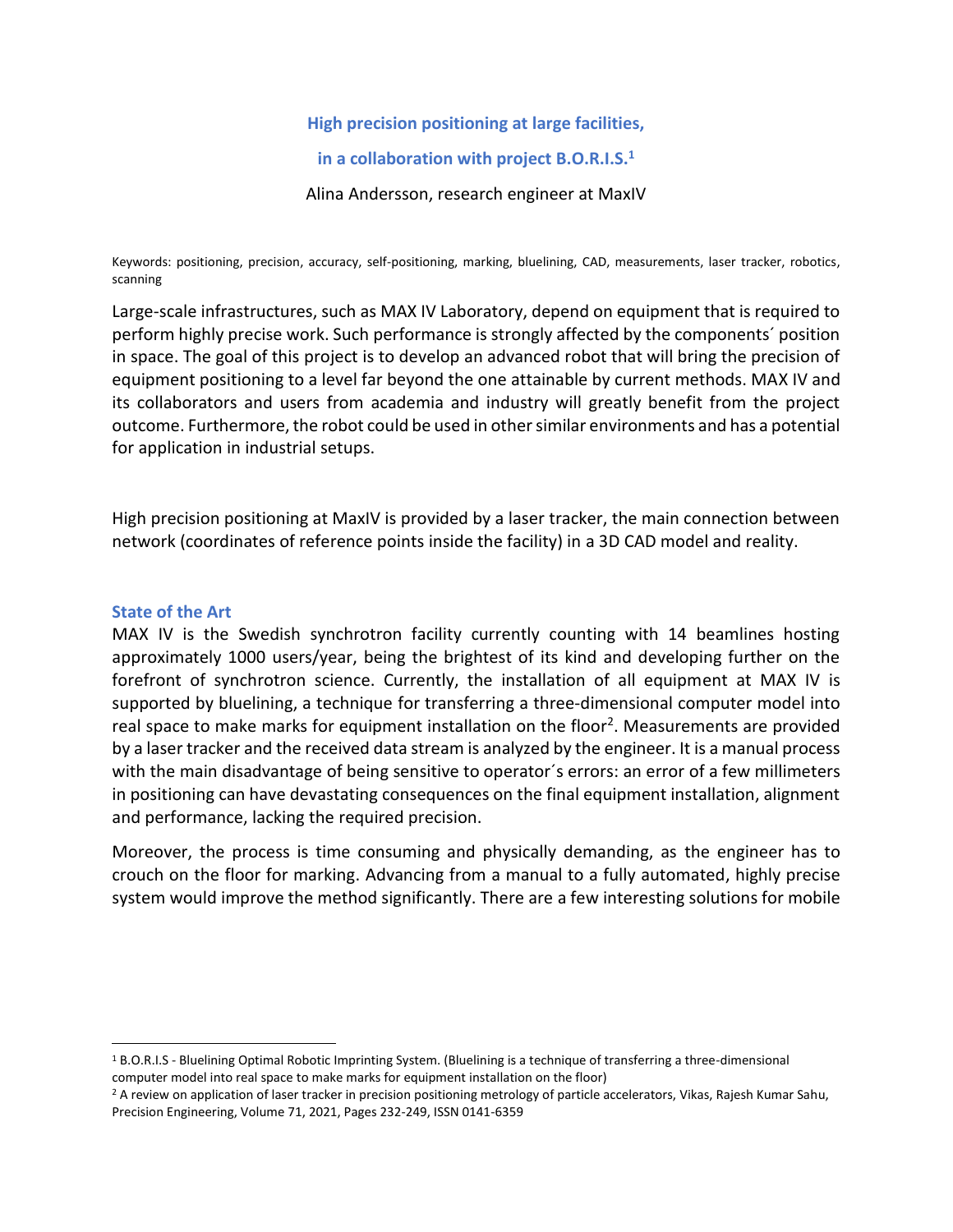floor marking systems and drawing robots<sup>3,4</sup>, but the required accuracy and precision for positioning was not suitable for MAX IV.

Furthermore, at MAX IV we aim to use the same measurement methods for bluelining, alignment and network survey to maintain the integrity of the system and the ability to track its state.

**There are many possible subjects for Master Thesis, courses or internship at MaxIV within the following areas:**

- 1. Development of a robot which confidently copes with the task with high accuracy and precision. The robot will mark the floor and/or scan flat surfaces with respect to the global coordinate system of MaxIV. The expected positioning accuracy is **below 0.1 mm**, the expected marking accuracy is **1 mm**.
- 2. Adaption of the existing suitable to the task robot:
	- Receive the data stream with coordinates via UDP
	- Analyze your position in the facility by using installed sensors and laser tracker
	- Get the target for marking / Get the area for scanning
	- Perform the task with high accuracy and precision

# **B.O.R.I.S.**

Preliminarily, we have developed a high-precision self-positioning robot<sup>5</sup> that simplifies the work by automatically driving to the location specified by a computer and marking that position with a dot and lines. The concept has shown promising results, that led us to prototyping.

The prototypes "zero" and "one" are currently used for several educational activities at Lund University<sup>6</sup>, but further development will allow real-life application in floor scanning and positioning of equipment at upcoming MAX IV beamlines.

**The expected marking accuracy is below 1 mm with the standard pencil, the expected positioning and scanning accuracy is below 0.1 mm.**

<sup>3</sup> "A mobile robot system for automatic floor marking", Jensfelt Patric, Gullstrand Gunnar, Forell Erik, 2006 (English)In: Journal of Field Robotics, ISSN 1556-4959, Vol. 23, no 07-jun, p. 441-459

<sup>4</sup> "Mobile robot for marking free access floors at construction sites", Takehiro Tsuruta, Kazuyuki Miura, Mikita Miyaguchi; Automation in Construction, Volume 107, 2019, 102912, ISSN 0926-5805.

<sup>5</sup> "Mobile Floor-Marking Robot, utilizing Feedback from Laser Tracker", Master Thesis, Klinghav Lisa, (2021) Department of Automatic Control

<sup>6</sup> LTH courses: EIEN45, EIEN01, FRTF20, FRTN70, IYT000, The Master Thesis by Lisa Klinghav; EU Robotics Week 2020 together with LTH